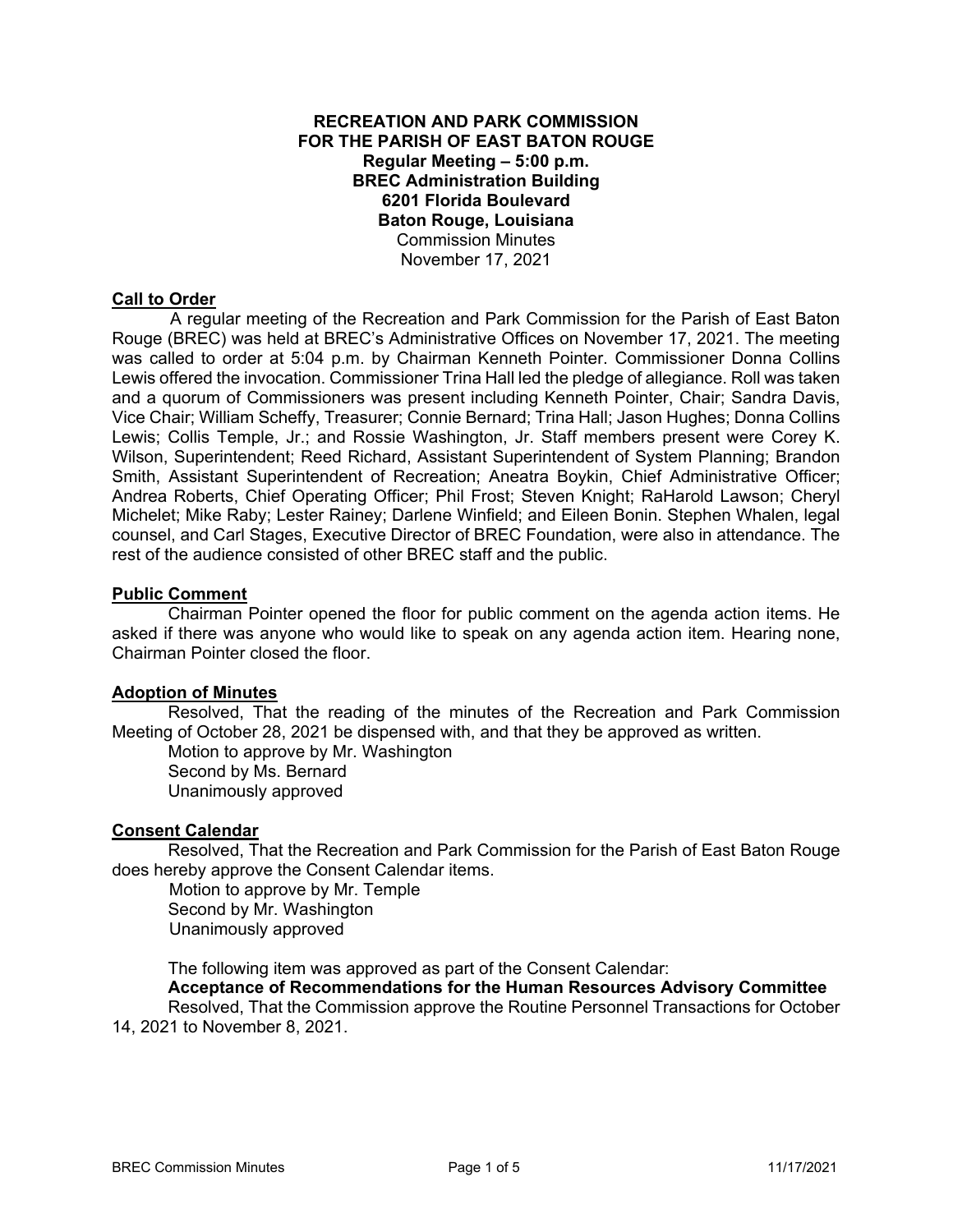## **Presentations**

The Commission viewed a brief video spotlighting the recent Mini Carnival held at City-Brooks Community Park. Also highlighted were the events scheduled in December throughout the parish.

### **Reports of Officers and Standing Committees**

Chairman Pointer recognized Mr. Wilson for the Superintendent's Report. The Superintendent stated that there was an administrative matter for consideration. He introduced Freddy Smith, a director with Postlethwaite & Netterville, who gave a report on the results of the 2020 audit. Mr. Smith stated that the Finance Committee had reviewed the audit in detail the previous day and that this presentation would be a summary of the report. After the presentation Mr. Scheffy stated for clarification, and Mr. Smith agreed, that the audit was still considered to be in draft form until it is posted on the Louisiana Legislative Auditor's website. Mr. Temple asked about the difference in revenue numbers for 2019 and 2020. Mr. Smith noted that the pandemic led to a decrease in fee revenue and there had also been some one-time revenues with a land sale and some FEMA grants. Mr. Temple asked for an explanation of the number included for the net position of the Commission. Mr. Smith explained that the number was the total cost of all property, buildings, facilities, and equipment. It is not the appraised value but the cost.

There being no further questions, Mr. Wilson read the following resolution:

Resolved, That the Commission accept the 2020 Audit Report as presented, pending Louisiana Legislative Auditor final review.

Motion to approve by Mr. Scheffy Second by Ms. Lewis

Unanimously approved

Under Communications, the Superintendent noted that Chris Marchiafava was not in attendance at the meeting because of the unexpected death of her father earlier in the day. He asked the Commission to keep her and her family in their prayers. Mr. Wilson stated that BREC was notified on October 29 that an additional part-time employee tested positive for COVID-19. He told the Commission about a recent meeting with the Baton Rouge Police Department who is interested in bringing back their Police Athletic League (PAL). PAL will be working with BREC to hold camps over the holidays early next year. The Superintendent told the Commission about a recent meeting with East Baton Rouge Parish Schools to discuss a collaboration with them to provide the public with more green space and recreation opportunities. He also told them about attending a ribbon cutting of an art exhibit by Baton Rouge Gallery, a BREC partner, at the airport. Mr. Wilson noted that earlier in the day he had been appointed to the Baton Rouge Law Enforcement Foundation that has representation from the Sheriff, the Constable, Louisiana State Police, Baton Rouge Chamber, etc. The foundation will be involved in a wide range of issues that impact the community.

Chairman Pointer recognized Ms. Bernard for the Communications and Information Technology Advisory Committee report. Ms. Bernard asked Cheryl Michelet, Communications Director, to inform the Commission about the 2022 Marketing Plan. Ms. Michelet gave a summary of the process employed to develop the marketing plan. Ms. Bernard then read the following resolution:

Resolved, That the Commission approve the 2022 Marketing Plan, as presented. Motion by Ms. Hall Second by Mr. Temple Approved without objection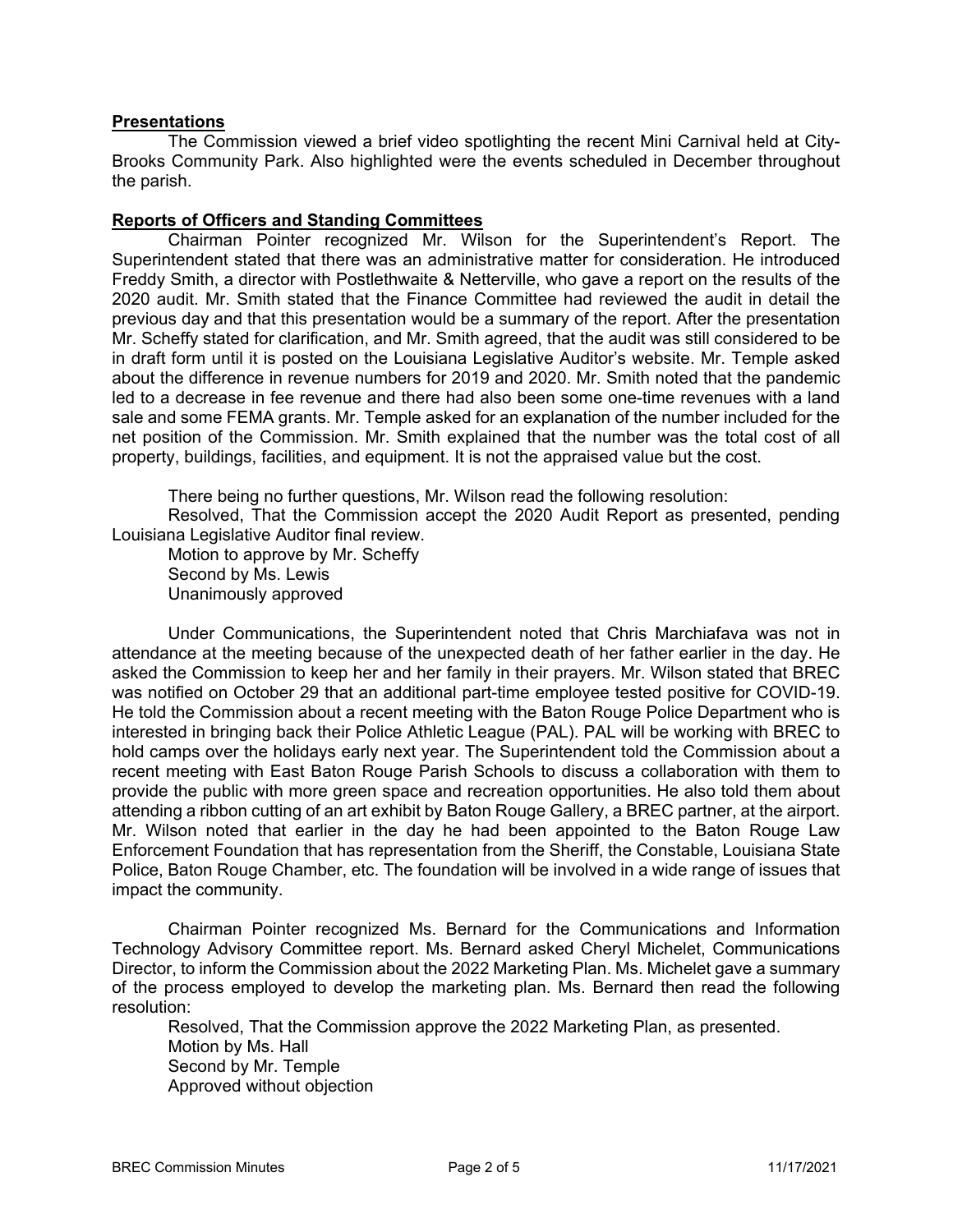The Chairman recognized Mr. Scheffy for the Finance Advisory Committee report. Mr. Scheffy stated that the Finance Advisory Committee met but did not have a quorum and therefore was not able to discuss the financial statements. He noted that the format of the financial statements had been changed to provide additional information. Lester Rainey, Interim Finance Director, then read the executive summary of the financial statements. Mr. Scheffy then read the following resolution:

Resolved, That the Commission accept the unaudited financial statements for the ten months ending October 31, 2021 (fiscal year-to-date period January 1 – October 31, 2021), as presented.

Motion to approve by Ms. Davis Second by Mr. Hughes Unanimously approved

Mr. Scheffy then read the following resolution under Administrative Matters: Resolved, That the Commission approve accepting all qualified high bidders for the sale of surplus equipment which closed on November 10, 2021, as noted in the bid recap.

Motion by Mr. Washington Second by Ms. Hall Unanimously approved

Chairman Pointer recognized Ms. Lewis for the Planning and Park Resources Advisory Committee report. Ms. Lewis asked Reed Richard to review the items recommended for approval. He reviewed the first item regarding the installation of a net at Webb Golf Course. Ms. Lewis noted that there was a discussion about the possibility of making the net higher. Mr. Richard stated that the installation would be required to meet BREC standards. He then read the following the resolution:

Resolved, That the Commission approve a Predial Servitude Agreement with 1100 Foster, LLC, granting a 172 ft. by 6 ft. non-exclusive servitude for the exclusive purpose of constructing, using, and maintaining a protective net upon and across a portion of Webb Park, pending final legal review. Authorize superintendent to execute required documents.

Motion by Mr. Washington Second by Mr. Scheffy Approved by unanimous consent

Mr. Richard reviewed the second item, the master plan for the accessible playground at Independence Park. He explained the purpose and the vision for the project. Mr. Richard told the Commission about the advisory committee formed to help develop the master plan. The committee included childcare, physical therapy, and children's play experts as well as parents and caregivers of children with disabilities. Additional input was gathered at public meetings.

Regarding staffing BREC facilities, Mr. Temple asked a question about the current salary for staff and asked the Superintendent how BREC will compete with Amazon for employees anticipating that their starting salary will be around \$15 per hour. Mr. Wilson stated that BREC is scheduled to do another salary survey next year to compare BREC salaries with the market. He also told the Commission that BREC does salary comparisons to the market each year of onethird of the positions. There was an extensive discussion about the anticipated competition for employees.

Mr. Richard then read the following resolution:

Resolved, That the Commission approve the Independence Community Park Universally Accessible Playground Master Plan, as presented.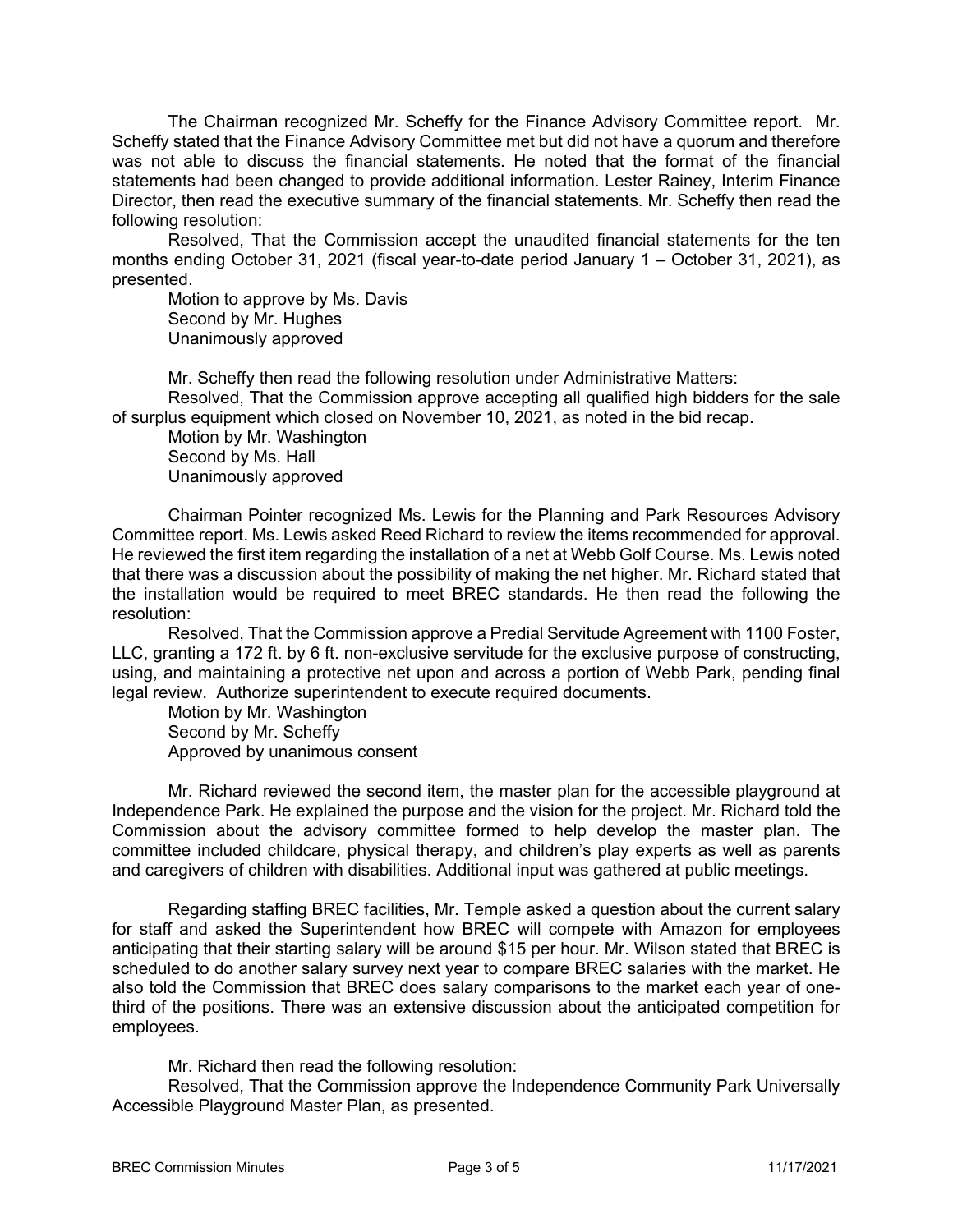Motion to approve by Mr. Scheffy Second by Ms. Bernard Unanimously approved

Mr. Richard reviewed the purpose of the policies and procedures recommended for approval. He then read the following resolution:

Resolved, That the Commission approve the Planning and Engineering Department Policies and Standard Operating Procedures, as presented.

Motion by Ms. Bernard Second by Mr. Hughes Unanimously approved

Mr. Richard gave the construction update.

Chairman Pointer recognized Ms. Hall for the Selection of Professionals Committee report. Ms. Hall recognized Mr. Richard who reviewed the item recommended for approval. He then read the following resolution:

Resolved, That the Commission approve changing the consultant project work tasks for Civil Solutions Consulting Group, Inc. to the Scotlandville Parkway and Disc Golf Bridge Replacement project to provide topographic survey, engineering design, and construction documents for a fee not to exceed \$65,000.

Motion by Mr. Washington Second by Mr. Scheffy Approved without objection

The Chairman noted that the last item was New Business and that the Superintendent would like to provide some information on the budget being introduced. Mr. Wilson explained the different components of the budget. He stated that staff is continuing to work on it trying to reduce the overall number before the approval in December. Mr. Wilson stated that the Commission would be informed about any changes in the budget being introduced and the final budget. Mr. Scheffy stated for clarification that BREC collects about ninety million dollars in ad valorem taxes each year which means BREC will be drawing the additional amount included in the budget from fund balances. Mr. Wilson explained the breakdown of the capital fund balance and the general fund balance. He stated that he anticipated that in 2022 the capital projects should be able to be funded using the capital funds only but for 2023 and 2024 it may be necessary to use money from the general fund to provide funding for capital projects.

Mr. Temple asked where BREC Foundation fits into the plan for funding BREC capital projects and how it is determined that BREC Foundation will provide funding for a project. Mr. Wilson explained that BREC Foundation has received funding from BREC of about two million dollars and has returned support to BREC projects and programs of about five and a half million dollars. Mr. Temple asked who the Commission representative was to BREC Foundation and Mr. Washington responded that he served in that capacity. Mr. Wilson noted that the Commission had approved a new cooperative endeavor agreement with Friends of the Zoo earlier in the year and stated that a revised cooperative endeavor with BREC Foundation would be on the agenda in December as well as funding proposals for both to be approved as part of the 2022 BREC budget.

Ms. Bernard asked the Superintendent if Commission approval was required to transfer funds from the general fund to capital expenses. He stated that Commission approval was required for that kind of transfer. Mr. Wilson noted that included in the resolution to approve the